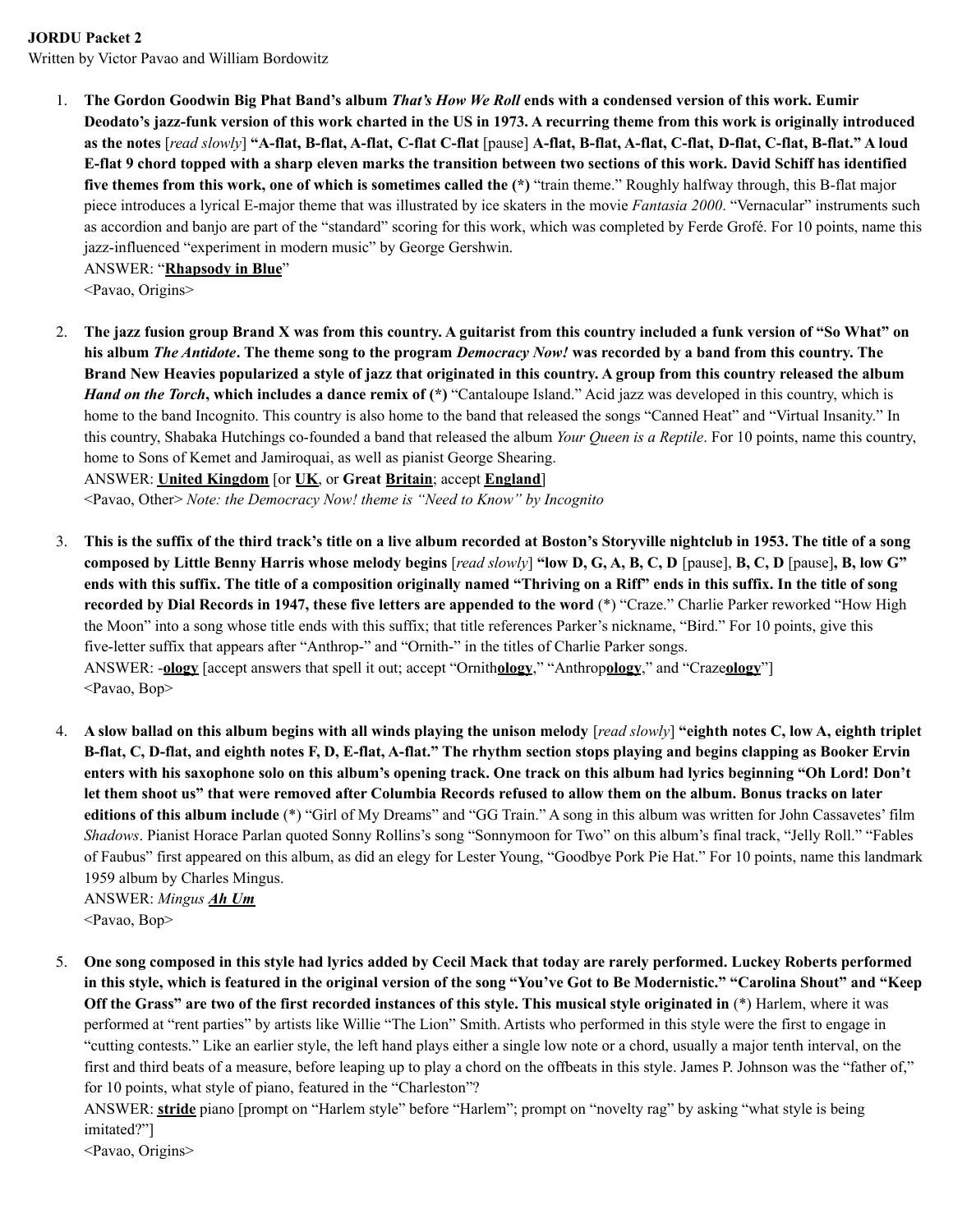6. Note: two answers required. One of these two musicians very loudly interrupts the other's solo on their cover of "What is This Thing Called Love," which then transitions to an abrupt fadeout. A song recorded by these two artists begins with the eighth-note pickup "F, low D, E-flat, G-flat, B-flat, D-flat, long high F." A song recorded by these two artists opens with the ascending eighth note pickup "low C, F, G, C" played on the piano. Albums by these two musicians include both of their names at Basin Street and both of their names Incorporated. Richie Powell and Harold Land joined these two musicians in **recording "Parisian Thoroughfare" and (\*)** "Daahoud," which appear on a 1954 album named for them. In 1956, one of these two musicians was killed in a car crash at the age of 25, while the other recorded an album titled *[him] plus 4*. For 10 points, name this bop trumpeter and drummer who recorded "Joy Spring" and "Jordu".

ANSWER: Clifford (Benjamin) **Brown** AND Max(well Lemuel) **Roach** [do not accept partial answers; accept **Brownie** for Brown] <Bordowitz, Bop>

7. A bandleader who mainly played this instrument can be heard playing a simple, lyrical solo in the final chorus of the Mound City Blue Blowers' song "One Hour." The melody of Duke Ellington's original version of "Conga Brava" is played by this instrument. George Hunt and Dickey Wells played this instrument in the Count Basie Orchestra. This instrument plays the melody of the chorus on "The Stripper" by David Rose. It's not vocals nor trumpet, but this instrument, which was played by **J. C. Higginbotham** [higgin bottom] **and Jack (\*)** Teagarden, plays the melody of the first chorus on Louis Armstrong's recording of "When the Saints Go Marching In." Juan Tizol played, for 10 points, what brass instrument played by Glenn Miller? ANSWER: **trombone**s

<Pavao, Big Band/Swing>

8. A song by this band is built off the melodic figure "E [pause], E, F-sharp, D-sharp [pause]," which is repeated several times before switching to a "C-natural [pause], C, D, B" figure. The artist behind the 2016 album The Revival is a member of this band. This band included the track "Skate U" on their album Tell Your Friends. Charlie Hunter and David Crosby are among **the artists who have recorded on this band's label (\*)** groundUP music. With the Metropole Orkest, this band recorded the live album *Sylva*. The cover art of a 2016 album by this band depicts an armchair sitting in dirt. Michael League and Cory Henry are members of this band, whose best-known songs include "Shofukan" and "Lingus." For 10 points, name this jam band that recorded the albums *We Like it Here* and *Culcha Vulcha*. ANSWER: **Snarky Puppy**

<Pavao, Other>

9. Calypso artist Lord Invader sued Morey Amsterdam and this group for plagiarizing one of his songs. This group recorded a version of "I Can Dream, Can't I?" with Gordon Jenkins. Don Raye composed several songs that were performed by this group, which recorded the best-selling version of "Beer Barrel Polka." This group's first US hit was a cover of a Yiddish song **whose title translates to** (\*) "To me you're beautiful." With Bing Crosby, this group recorded a cover of "Pistol Packin' Mama." A 1941 hit by this group closely resembles their previous song "Beat Me Daddy, Eight to the Bar." This group, which recorded "Rum and Coca-Cola," recorded a song that describes a "trumpet man from out Chicago way" that "plays for Company B." For 10 points, name this wartime girl group behind the hit "Boogie-Woogie Bugle Boy."

ANSWER: The **Andrews Sisters**

<Pavao, Big Band/Swing> If players are confused as to why this is in the set, songs by the Andrew Sisters are widely covered by big *bands*.

10. The original version of a song whose title *begins* with this word was performed by a seven-piece ensemble, in which a muted trumpet and a high muted trombone double the melody. The B-side of another song whose title *ends* with this word is a version of Vincent Youmans' "I Want to Be Happy." The album Masterpieces by Ellington opens with a 15-minute version of a song whose title begins with this word. In the key of A-flat major, a song whose title begins with this word opens with the melody **"C,** (\*) B-natural, C, C." "Tar Paper Stomp" by Wingy Manone formed the basis for a 1939 single whose title ends with this word. A song whose title begins with this word has a melody that was borrowed from Lorenzo Tio, and was first recorded by Duke Ellington in 1930. In the title of a jazz standard, for 10 points, what word precedes "Indigo"? ANSWER: "**Mood**" [accept "In the **Mood**" and "**Mood** Indigo"]

<Pavao, Origins>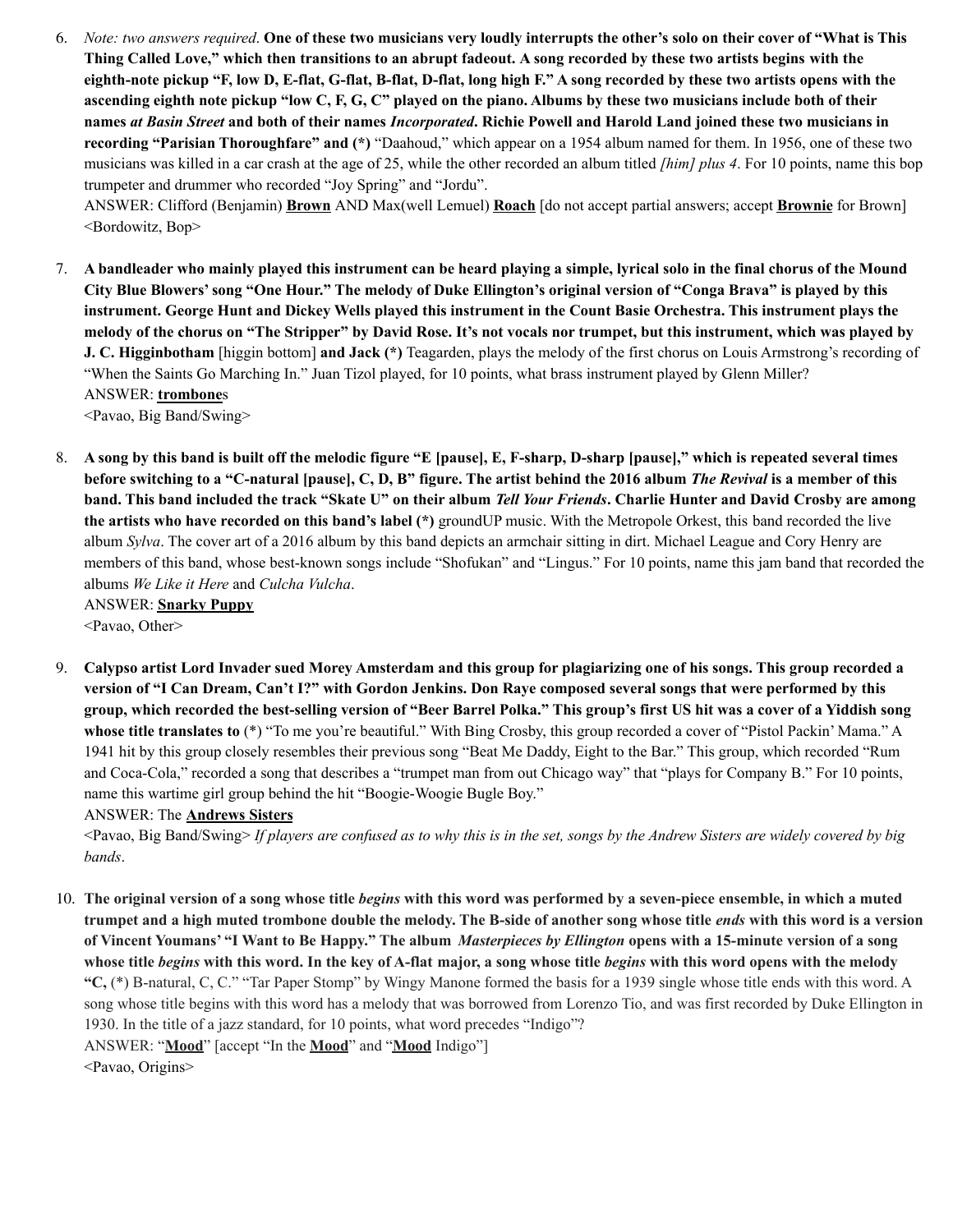- 11. This is the first word in the title of a standard whose lyrics begin "You're all dressed up to go dreaming / now don't tell me I'm wrong." Ray Eberle [EBER-lee] sang with the Glenn Miller Orchestra on a 1942 hit whose title mentions a "cocktail" and this phenomenon. "Pennies in a stream / Falling leaves, a sycamore" are described in a standard whose title references this **phenomenon "in (\*)** Vermont." Billie Holiday popularized a song whose title mentions a sailboat and this phenomenon. This phenomenon is mentioned in the title of a lush ballad recorded by the Glenn Miller Orchestra in 1939, which in another standard is observed "on the Ganges." For 10 points, name this word that precedes "Serenade" in a signature song by Glenn Miller. ANSWER: "**Moonlight**" [accept "**Moonlight** Becomes You," "**Moonlight** Cocktail, "**Moonlight** in Vermont," "**Moonlight** on the Ganges," and "**Moonlight** Serenade," do NOT accept or prompt on "moon"] <Pavao, Vocal>
- 12. An album by a musician from this country closes with a track in an approximate rondo form with unaccompanied solo sections, and a section of varied length over a repeating Lament bass with a D, E, F-sharp, B figure played on an ocarina. An artist from this country played on a custom 5-string solid-body upright bass and released albums like Later That Evening and *The Colours of Chloe***, which exemplify a signature style of a (\*)** record label founded in it. An album recorded in this country opens with a *[read slowly*] G, D, C, low G, A figure, which was met with audience laughter, due to its resemblance to the chime of the venue's bell tower. That album recorded in this country is the best-selling solo piano album in history. ECM Records was founded in, for 10 points, what home country of Gunter Hampel and Eberhard Weber, in which Keith Jarrett recorded *The Köln Concert*? ANSWER: **Germany** [accept West **Germany**; accept **Deutschland**] <Bordowitz, Bop>
- 13. This artist assembled the big band Son del Solar for a series of albums he recorded in the 1980s. This artist incorporated doo-wop harmonies into his song "Decisiones," which opens his album Buscando America. It's not Bertolt Brecht, but one song by this composer tells the story of a gold-toothed panderer who is shot dead while stabbing a prostitute; the opening of that song features samples of street noise and police sirens. With Roberto Delgado's Orquesta [or-KES-ta], this artist recorded the **2021 album** *Salswing***. With Willie** (\*) Colón, this artist recorded the album *Siembra*. This composer's song "El Cantante" became Héctor Lavoe's signature song. For 10 points, name this Panamanian salsa composer of "Pedro Navaja." ANSWER: Rubén **Blades** [BLAH-days] <Pavao, Big Band/Swing>
- 14. This album shares its name with a band that released the 2018 album Speakers in the House. During an extended keyboard solo, a track on this album abruptly moves from E minor-7, the tonic, to a B-flat dominant-7 chord, before returning to the song's A section. On this album's opening track, Bennie Maupin plays the melody over the bass line [read slowly] "low G, A-flat, A-natural, B-flat, high A-flat, B-flat," which is played on an ARP [arp] Odyssey (\*) synthesizer. This was the first jazz album to sell more than one million copies in the US. This album's second track opens with percussionist Bill Summers blowing into a beer bottle. "Vein Melter" appears on, for 10 points, which fusion album that contains "Chameleon" and an electric version of "Watermelon Man," by Herbie Hancock"?

ANSWER: *Head Hunters* <Pavao, Fusion>

15. In 1947, a "duel" between two tenor saxophonists recorded in this state was released by Dial Records. A saxophonist from this state included a cover of "You'd Be So Nice to Come Home To" on an album titled for him and the Rhythm Section. After leaving the Charlie Barnet Orchestra, Bud Shank mostly recorded in this state. An artist who mostly recorded in this state **released a 1959 album in which he "meets" Ben Webster. In 1952, that** (\*) baritone saxophonist organized a piano-less quartet in this state with Chet Baker. In the 1950s, Dexter Gordon, Gerry Mulligan and other musicians from this state developed a relaxed style of jazz that contrasted contemporary hard bop. For 10 points, name this state where West Coast Jazz was developed. ANSWER: **California**

<Pavao, Bop> *Note: the nameless musicians clued are Wardell Gray and Art Pepper*